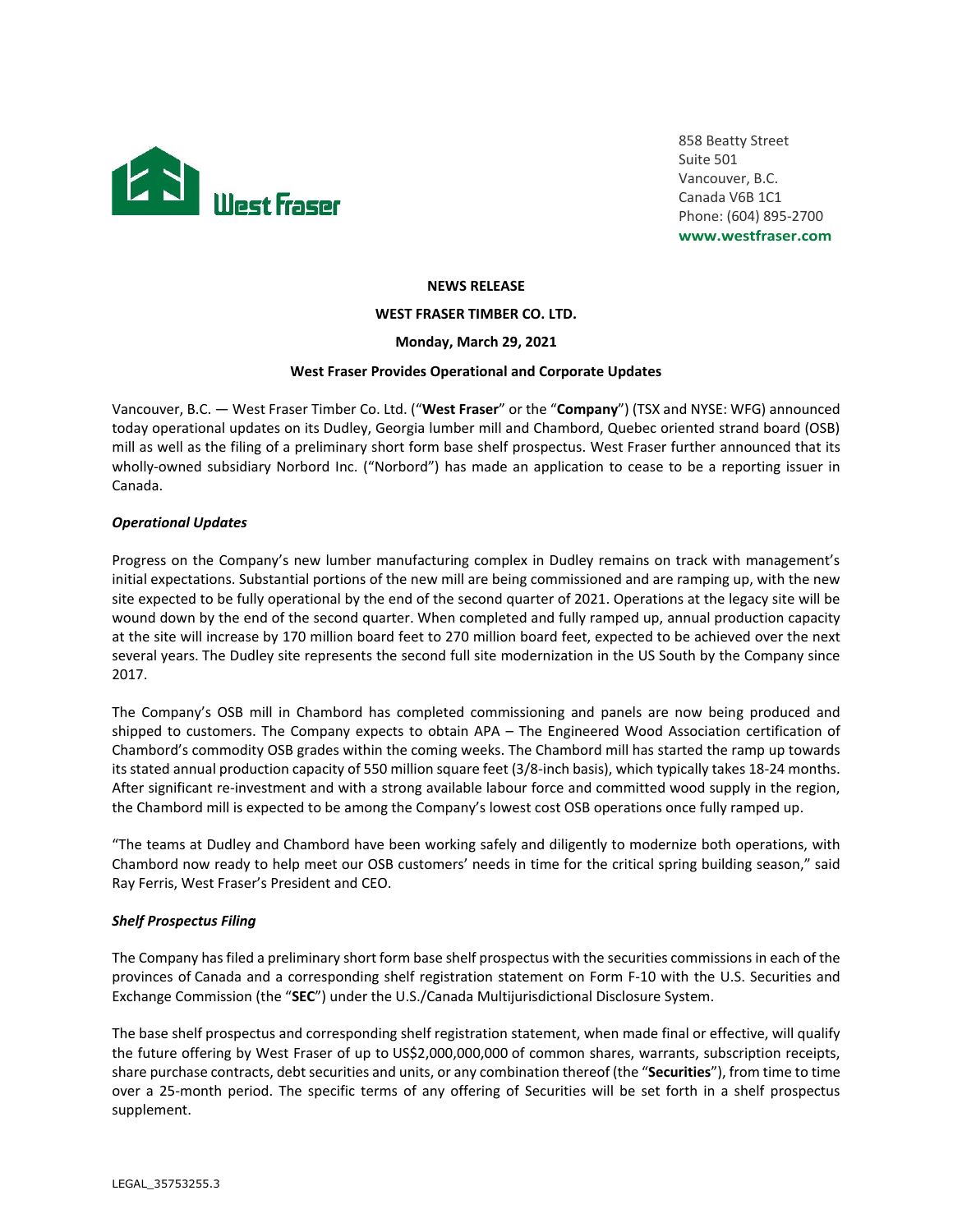The shelf registration statement filed today with the SEC has not yet become effective. No Securities may be sold, nor may offers to buy be accepted, prior to the time the registration statement becomes effective. This news release shall not constitute an offer to sell or a solicitation of an offer to buy, nor shall there be any sale of these Securities in any jurisdiction in which an offer, solicitation or sale would be unlawful prior to registration or qualifications under the securities laws of any such jurisdiction.

A copy of the preliminary short form base shelf prospectus can be found on SEDAR at [http://www.sedar.com](http://www.sedar.com/) and on EDGAR at [http://www.sec.gov](http://www.sec.gov/) or may be obtained upon request from Robert B. Winslow, Director, Investor Relations & Corporate Development, 501-858 Beatty Street, Vancouver, British Columbia V6B 1C1 or by email at [shareholder@westfraser.com.](mailto:shareholder@westfraser.com)

## *Reporting Issuer Application*

Norbord has made an application to the Ontario Securities Commission (the **"OSC"**), as principal regulator, under Multilateral Instrument 11-102 – *Passport System* and National Policy 11-206 – *Process for Cease to be a Reporting Issuer Applications* for an order to cease to be a reporting issuer in all the provinces and territories of Canada. Norbord has made this application in connection with the completion of West Fraser's recent acquisition of Norbord, as previously announced in Norbord's and the Company's joint news release dated February 1, 2021. If the OSC grants an order in favour of Norbord's application, Norbord will cease to be a reporting issuer in all jurisdictions in Canada.

## **The Company**

West Fraser is a diversified wood products company with more than 60 facilities in Canada, the United States, the United Kingdom, and Europe. From responsibly sourced and sustainably managed forest resources, the Company produces lumber, engineered wood products (OSB, LVL, MDF, plywood, and particleboard), pulp, newsprint, wood chips, other residuals and renewable energy. West Fraser's products are used in home construction, repair and remodeling, industrial applications, papers, tissue, and box materials.

### **Forward-Looking Statements**

This news release contains forward-looking information or forward-looking statements (collectively, "forwardlooking statements") within the meaning of applicable securities laws, including statements related to expectations, capacity increases and timing on the ramp up of the new Dudley mill, expectations, capacity increases and timing and the ramp up the Chambord mill and cost position, statements related to Norbord's application to cease to be a reporting issuer, statements relating to the intent of West Fraser to offer and sell any Securities, the nature of any Securities that may be offered and the timing, amount and use of proceeds of any offering of Securities, and other statements related to the Company's strategy, projects, plans, future financial or operating performance and other statements that express management's expectations or estimates of future performance. There is no assurance that West Fraser will complete any sales of Securities under the base shelf prospectus or the registration statement. The reader is cautioned that forward-looking statements are based on certain assumptions and are subject to known and unknown risks and uncertainties (both general and specific) that contribute to the possibility that the future events or circumstances contemplated by the forward-looking information will not occur. Readers should also refer to the risk factors set forth in the Company's annual information form and management's discussion and analysis for the year ended December 31, 2020, each dated February 11, 2021, available at SEDAR [\(www.sedar.com\)](http://www.sedar.com/) and EDGAR [\(www.sec.gov/edgar.shtml\)](https://www.sec.gov/edgar.shtml). There can be no assurance that the plans, intentions or expectations upon which forward-looking statements are based will be realized. Actual results may differ, and the difference may be material and adverse to the Company and its shareholders.